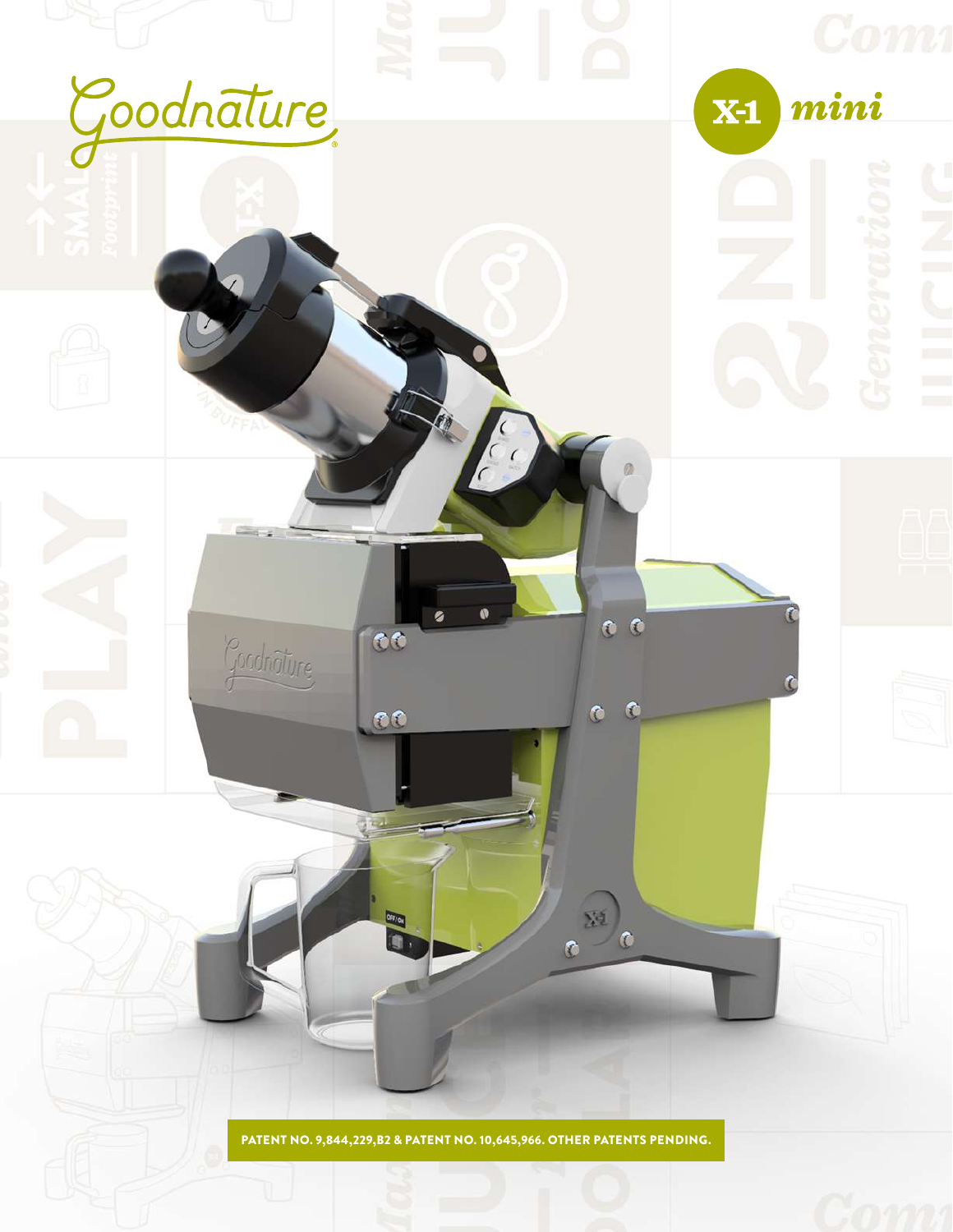

# ONLY **Cold Pressed**  $\qquad \qquad \bullet$  is  $\qquad \qquad$ TRULY FRESH

Cold-pressed juice has worked its way into thousands of people's daily lives because they value its superior nutritional content and better taste when compared to other types of juice. Consumers also value juice that's made fresh. In fact, 89% of people report they would pay more for fresh juice than for juice that was made yesterday.

Until now, there hasn't been a commercially viable way to produce coldpressed juice in front of your customers. The X-1 Mini is a complete, compact, coldpress system that's perfect for juice bars, cafes, restaurants, and grocery stores that are seeking a clean and easy way to make batches of cold-pressed juice front-ofhouse. The same great juice as our worldrenowned X-1, now in a smaller package.



 $\odot$ MAXIMUM NUTRIENTS Minimal heat is applied in the extraction process, retaining valuable enzymes and vitamins

> **REFRESHINGLY**  $(\dot{\bm{\cdot}})$ **CLEAN FLAVOR** With a crisp taste, coldpressed juice wins most taste tests

LONGER SHELF LIFE  $\odot$ Nutrients are preserved for an extended period of time

**HIGHER YIELD** 

A juice press extracts 20%-30% more juice from the same fruits and veggies, creating less waste

 $\odot$ 



#### **BREAKS DOWN QUICKLY**

VS

Centrifugal juice starts to separate within minutes of extraction

 $\left( \frac{1}{2} \right)$ 

#### **PULPY & CHUNKY**



Juice has high solid content - resulting in a thicker and inconsistent mouth-feel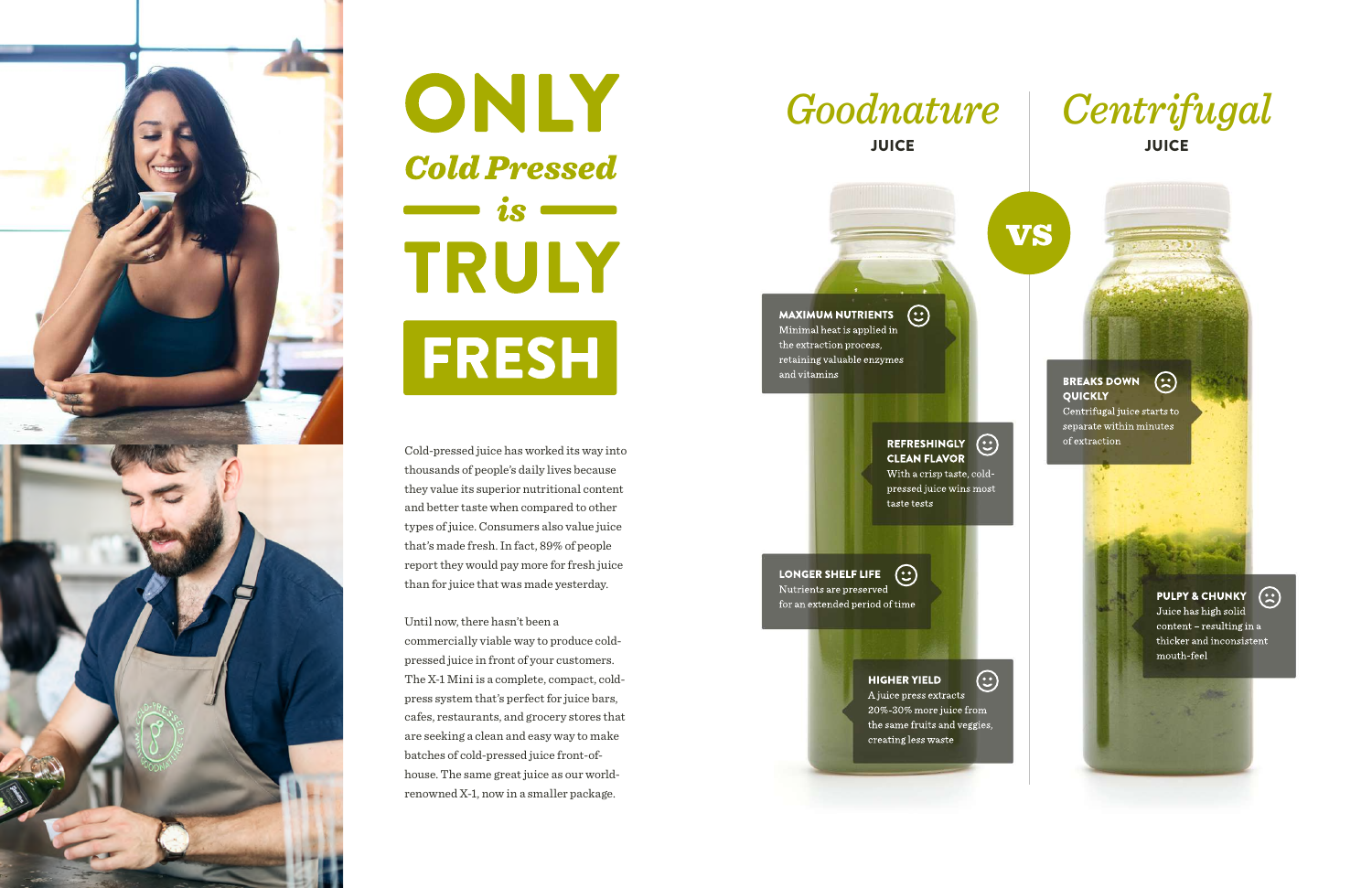We focus on simplicity and transparency. Our product is simple; fruits and vegetables. Our process is simple: juice it, bottle it, serve it. Our menu is simple: 7 primary juices. Our customers want simple. They often feel eating healthy is complex and overwhelming. They say there are too many options on the market nowadays. Our customers value how simple it is to come to the juice truck and choose a healthy option made locally. Everything necessary - in a single bottle. We use a Goodnature press on our truck. Customers love seeing the juice made fresh right in front of them. They see value in the transparency and simplicity.



Follow JK Juices on YouTube!





*Our mission is to provide Northwest Ohio with the highest quality juice possible, while also developing mutually beneficial relationships within the community.*

### CUSTOMER SPOTLIGHT: JORDAN ROSENDALE, JK JUICES

Our juices are sourced with local organic farmers' produce. We have worked with the same farmers for 5 years now, and our relationship with them is particularly important to us - they provide us with the



freshest organic produce, allowing us to serve the best juice possible while supporting our local economy. Our decision to create a juice truck was about more than just serving juice - it's about making healthy options

available to those who never thought eating healthy could be delicious or easy. It's about inspiring people to find joy in being healthy, loving yourself and truly feeling alive!

We serve in a smaller community that, aside from JK Juices, has no other healthy food options. We filled a gap our community needed and was craving for. Over and over again we hear, "Thank you for providing this", "I appreciate what you do for our community", and many health success stories. We are so grateful to be the ones serving health to our city. We often say, "Health is applicable to everyone". At some point, we all want to choose health -- to choose life. Whether it's a daily choice or on a new diet, we are here for them. We are here for our community to serve them and help accomplish their health goals.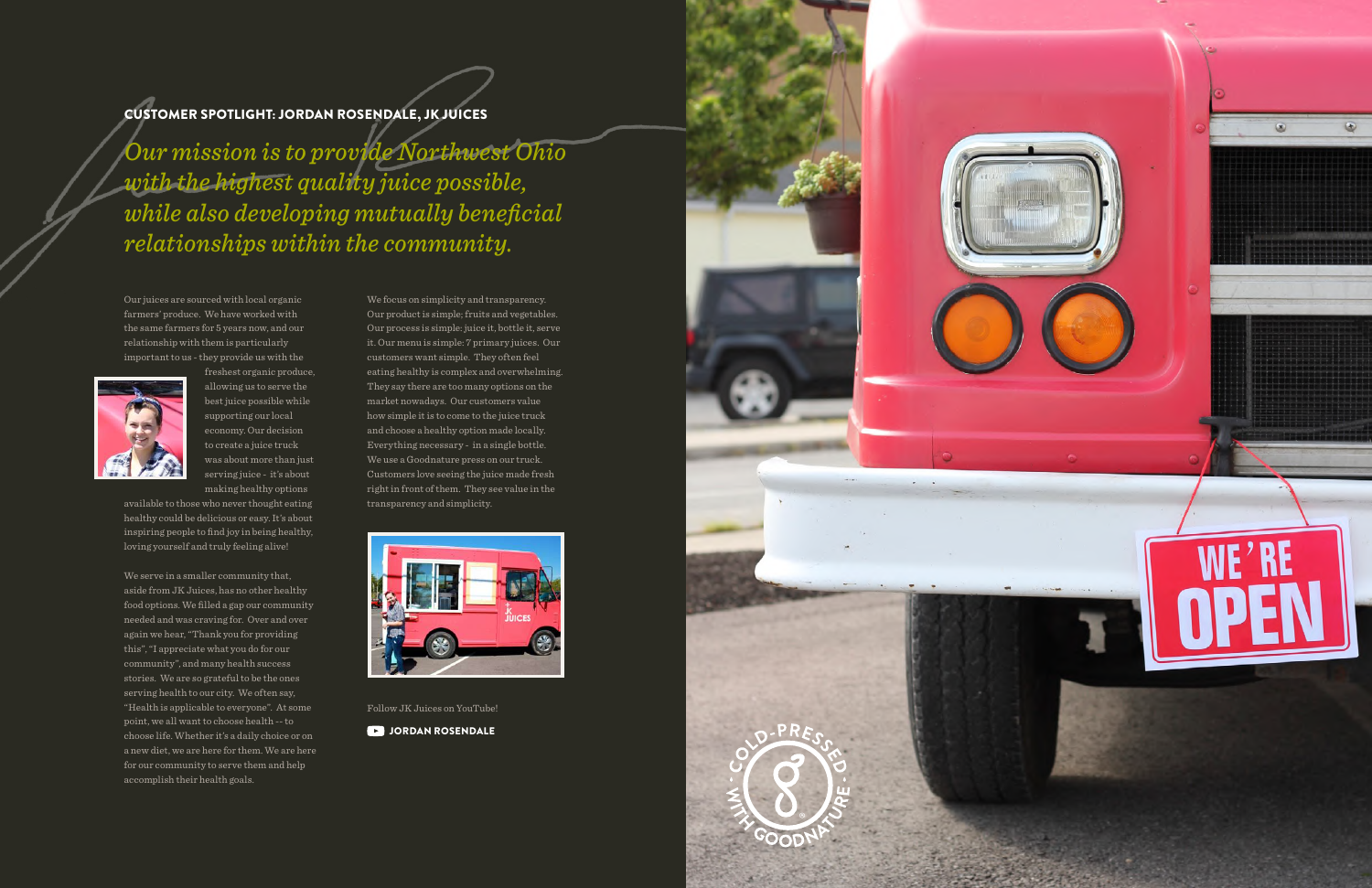A true cold-press is a two step process – cutting the fruit and vegetables to expand the plant cells, then gently, but firmly, applying enough pressure to extract all of the nutrient dense juice that nature has provided for us.

 $\overline{G}$ , ECH $\overline{G}$ 

TRUE

**Cold Pressed** 

Generation JUICING

No assembly required. We understand the importance of commercial equipment being easy to set-up and get going. Simply unbox, plug it in, and start producing the best juice you've ever tasted. Runs on standard 110v electrical outlet.

Forty years after Dale Wettlaufer founded Goodnature, we are proud to announce our G2 Cold-Press System. With upgraded grinding and pressing innovations, you can now process a wider variety of fruit and veggies in the cleanest, safest, most efficient way possible.

The X-1 Mini is the most compact all-in-one coldpress system. Small enough to fit neatly on a counter, you can now produce gallons of cold-pressed juice right in front of your customers in a beautiful way.

Our cold-press equipment extracts more juice from the produce, and cuts down on valuable labor time, meaning more juice for your hard earned dollars. Decrease waste, increase profit.

**Maximum** 

**JUICE** 

 $-$  per  $-$ 

**DOLLAR** 

**PLUG** 

 $and$   $-$ 

PLAY

SMALL

Footprint

**CLOSED** 

**System** 

Our new G2 Cold-Press System has no dangerous pinch points and allows for minimal exposure to air, utilizing our closed pressing system. The safest and most sanitary juicing system available.

*X-1 Mini tackles the most common concerns of businesses ready to embark on the cold pressed journey.*

PATENT NO. 9,844,229,B2 & PATENT NO. 10,645,966. OTHER PATENTS PENDING.

 $\circ$   $\circ$ 

 $\bullet$ 

 $\bullet$ 

XEL

 $\bullet$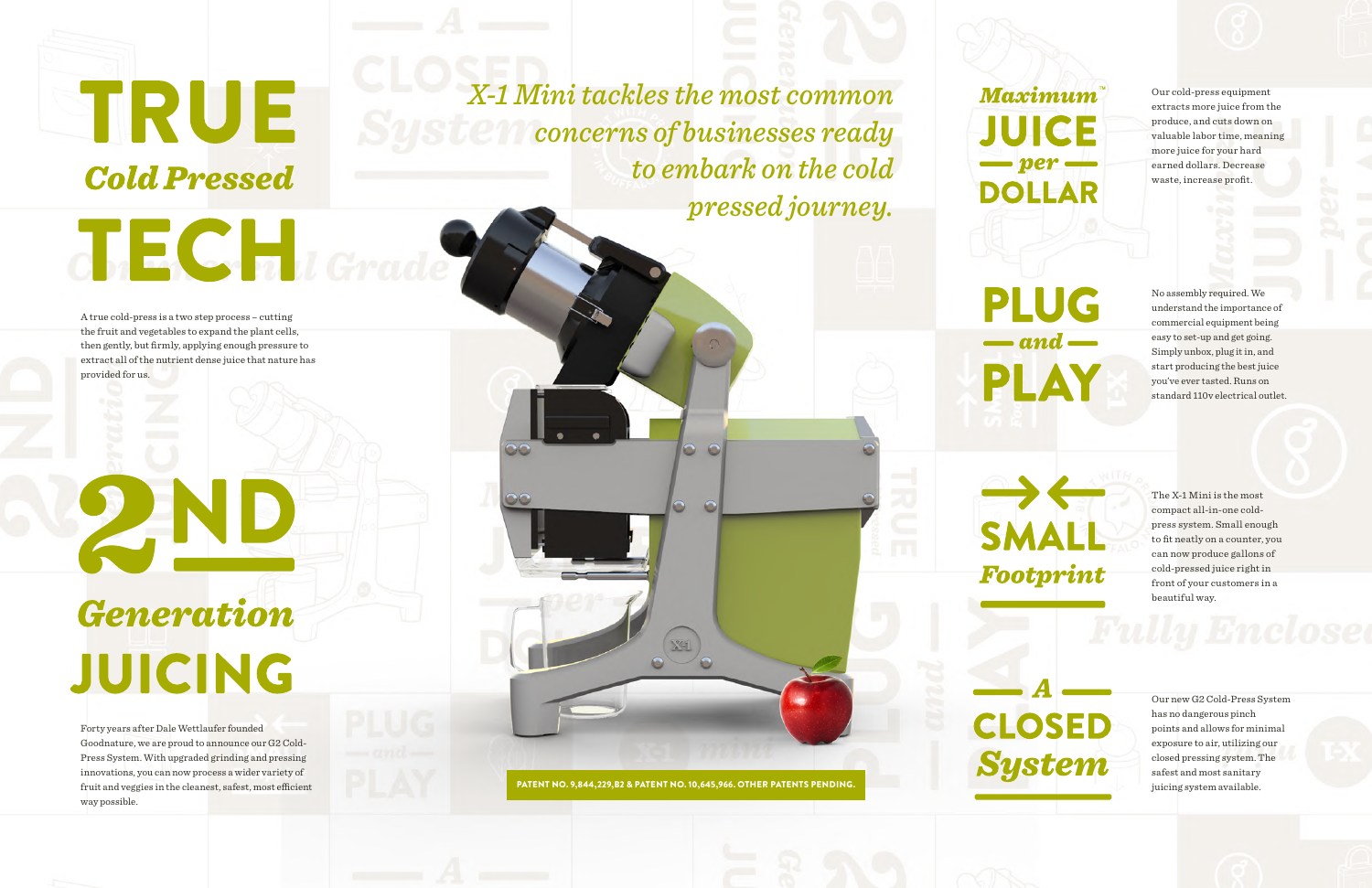

/0<br>/00

O

 $\overline{\rm{O}}$ 

 $\overline{O}O$ 

Goodnature

O

l00

/0 O

**EXEL** 





Both the grinder and press intelligently adapt their speed or pressure to your recipe. Don't worry about changing blades or twisting knobs, simple one-button operation.



With a 4.3 inch wide mouth, there's no need to cut or peel most fruit and vegetables. Easily feed Herbivore® whole bunches of kale and whole apples.

#### ADAPTIVE PRESSING SYSTEM™

Grinder and press are fully enclosed while operating. This helps protect the juice from contamination and the operator from injury.



O

Our new patent pending grinder loves kale just as much as it loves apples, ginger, and even almonds, making it the most versatile grinder ever created.



Compostable, biodegradable press bags made from renewable resources. Single use bags cut down on labor time and help protect your customers from foodborne illness.





#### PRESSAFE INTERLOCKS™

#### HERBIVORE™ GRINDER

#### FRESHFILTER® PRESS BAGS

*Setting the new standard in the industry ...again*



#### WHOLEFRUIT HOPPER™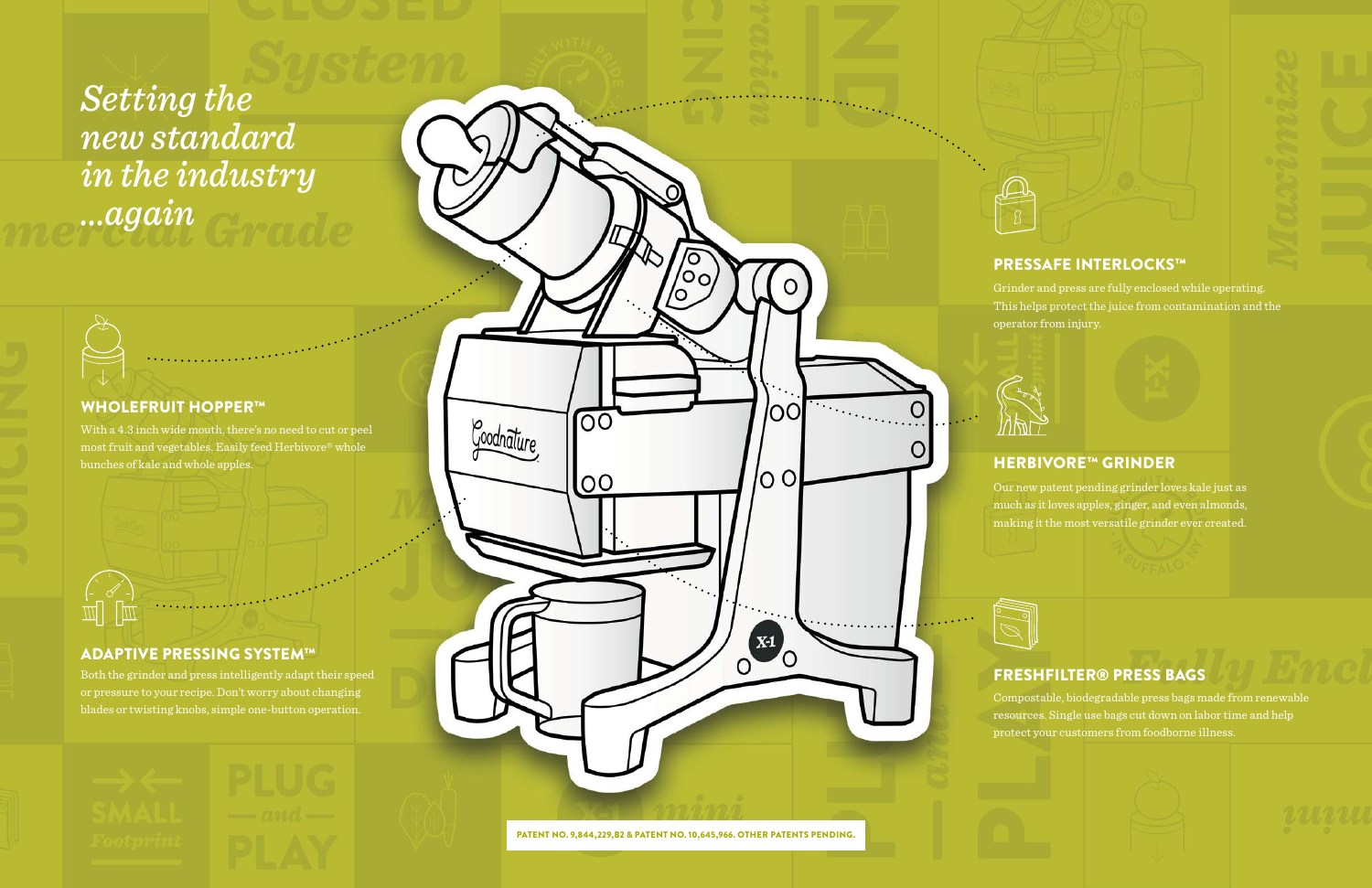| <b>CAPACITY</b>                 | $5 - 7$ LB $(2.3 - 3.$                  |
|---------------------------------|-----------------------------------------|
| <b>MAX OUTPUT</b>               | <b>3-6 GALLONS</b>                      |
| <b>POWER REQUIREMENTS (US)</b>  | <b>SINGLE PHAS</b>                      |
| <b>RATINGS / CERTIFICATIONS</b> | <b>CONFORMS1</b><br>#195 CE COMI        |
| <b>WEIGHT</b>                   | 150LB (68 KG)                           |
| <b>DIMENSIONS</b>               | 31"H X 15"W X                           |
| <b>MANUFACTURING</b>            | <b>MADE IN BUF</b><br><b>UPON REQUI</b> |
| <b>WARRANTY</b>                 | <b>COMES STAN</b><br><b>EXTENDED W</b>  |



*Order today!*

Online at www.goodnature.com or contact us at 1 800-875-3381 | info@goodnature.com



#### PRODUCE UP TO



#### PER HOUR (12 OZ SERVINGS) PER BATCH (1.3 - 1.5 LITERS)

#### X-1 MINI PRO – TECHNICAL SPECIFICATIONS

#### PRODUCE UP TO



.1 KG) PER PRESS

11-23 LITERS PER HOUR, DEPENDENT ON RECIPE

SE, 110V, 60HZ, 10-12 AMPS

TO UL STD 763, NSF/ANSI STD 8 CERTIFIED TO CSA STD C22.2 PLIANT IEC TESTED

27"D | 79CM X 38CM X 69CM

FFALO, NY, USA – NAFTA CERTIFICATE AVAILABLE EST

DARD WITH ONE YEAR PARTS AND LABOR WARRANTY. **EXAREM IT AVAILABLE FOR PURCHASE.** 

We partnered with Christopher Flechtner, worldfamous designer of Slayer espresso machines to bring the market not only something functional, but beautiful.



Both the grinder and the press are designed to leave minimal residue behind. No need to rinse between most recipes.



The X-1 Mini is powered by air, not hydraulics, making it lighter, quieter, and safer than a hydraulic press. Run it in front-of-house without disturbing your customers.



Finally a juicer that works as hard as you do. The X-1 Mini can be operated continuously without overheating or needing a break.

Weighing just 150 pounds and running on normal 110v electricity, the X-1 Mini can be your favorite travel companion. Farmers markets, catering, and food trucks are now the perfect home for fresh juice.



Disassemble the machine in seconds without the use of tools. All materials in the food zone are easily lifted out making deep cleaning a snap.



#### ELEGANT DESIGN

#### SELF CLEARING

#### WHISPER QUIET

#### CONTINUOUS DUTY

#### COMPACT AND PORTABLE

#### EASY CLEANING